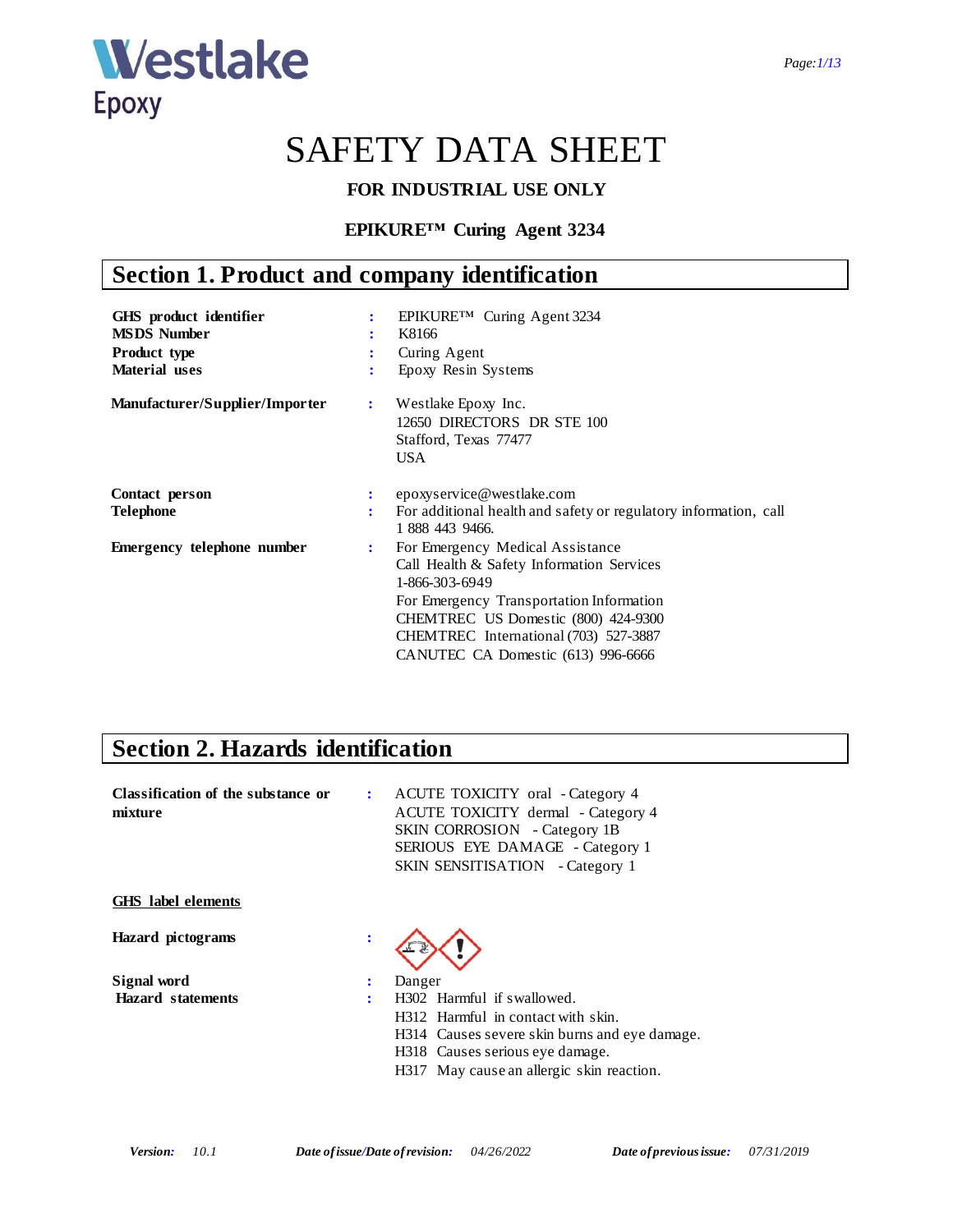| <b>General</b>                                         |                | Not applicable.                                                                                                                                                                                                                                                                                                                                                                                                                                                                                                                                                                                                                                                                                                                                                                                          |
|--------------------------------------------------------|----------------|----------------------------------------------------------------------------------------------------------------------------------------------------------------------------------------------------------------------------------------------------------------------------------------------------------------------------------------------------------------------------------------------------------------------------------------------------------------------------------------------------------------------------------------------------------------------------------------------------------------------------------------------------------------------------------------------------------------------------------------------------------------------------------------------------------|
| <b>Prevention</b>                                      | $\ddot{\cdot}$ | Wear protective gloves, protective clothing and eye or face protection.<br>Avoid breathing vapor.<br>Do not eat, drink or smoke when using this product.<br>Wash thoroughly after handling.<br>Contaminated work clothing must not be allowed out of the workplace.                                                                                                                                                                                                                                                                                                                                                                                                                                                                                                                                      |
| <b>Response</b>                                        | $\ddot{\cdot}$ | IF INHALED:<br>Remove person to fresh air and keep comfortable for breathing.<br>Immediately call a POISON CENTER or doctor.<br>IF SWALLOWED:<br>Immediately call a POISON CENTER or doctor.<br>Rinse mouth. Do NOT induce vomiting.<br>IF ON SKIN (or hair):<br>Take off immediately all contaminated clothing. Rinse skin with water.<br>Immediately call a POISON CENTER or doctor.<br>Wash contaminated clothing before reuse.<br>IF ON SKIN:<br>Call a POISON CENTER or doctor if you feel unwell.<br>Wash with plenty of water.<br>If skin irritation or rash occurs:<br>Get medical advice or attention.<br>IF IN EYES:<br>Rinse cautiously with water for several minutes. Remove contact<br>lenses, if present and easy to do. Continue rinsing.<br>Immediately call a POISON CENTER or doctor. |
| <b>Storage</b>                                         | $\ddot{\cdot}$ | Store locked up.                                                                                                                                                                                                                                                                                                                                                                                                                                                                                                                                                                                                                                                                                                                                                                                         |
| <b>Disposal</b>                                        | $\ddot{\cdot}$ | Dispose of contents and container in accordance with all local,<br>regional, national and international regulations.                                                                                                                                                                                                                                                                                                                                                                                                                                                                                                                                                                                                                                                                                     |
| Other hazards which do not result<br>in classification | $\ddot{\cdot}$ | None known.                                                                                                                                                                                                                                                                                                                                                                                                                                                                                                                                                                                                                                                                                                                                                                                              |

# **Section 3. Composition/information on ingredients**

| Substance/mixture                     | ÷              | Substance                      |               |            |
|---------------------------------------|----------------|--------------------------------|---------------|------------|
| CAS number/other identifiers          |                |                                |               |            |
| <b>CAS</b> number<br><b>EC</b> number | $\bullet$<br>÷ | Not available<br>Not available |               |            |
| Ingredient name                       |                |                                | $%$ by weight | <b>CAS</b> |
|                                       |                |                                |               | number     |
| Triethylenetetramine                  |                |                                | 100           | 112-24-3   |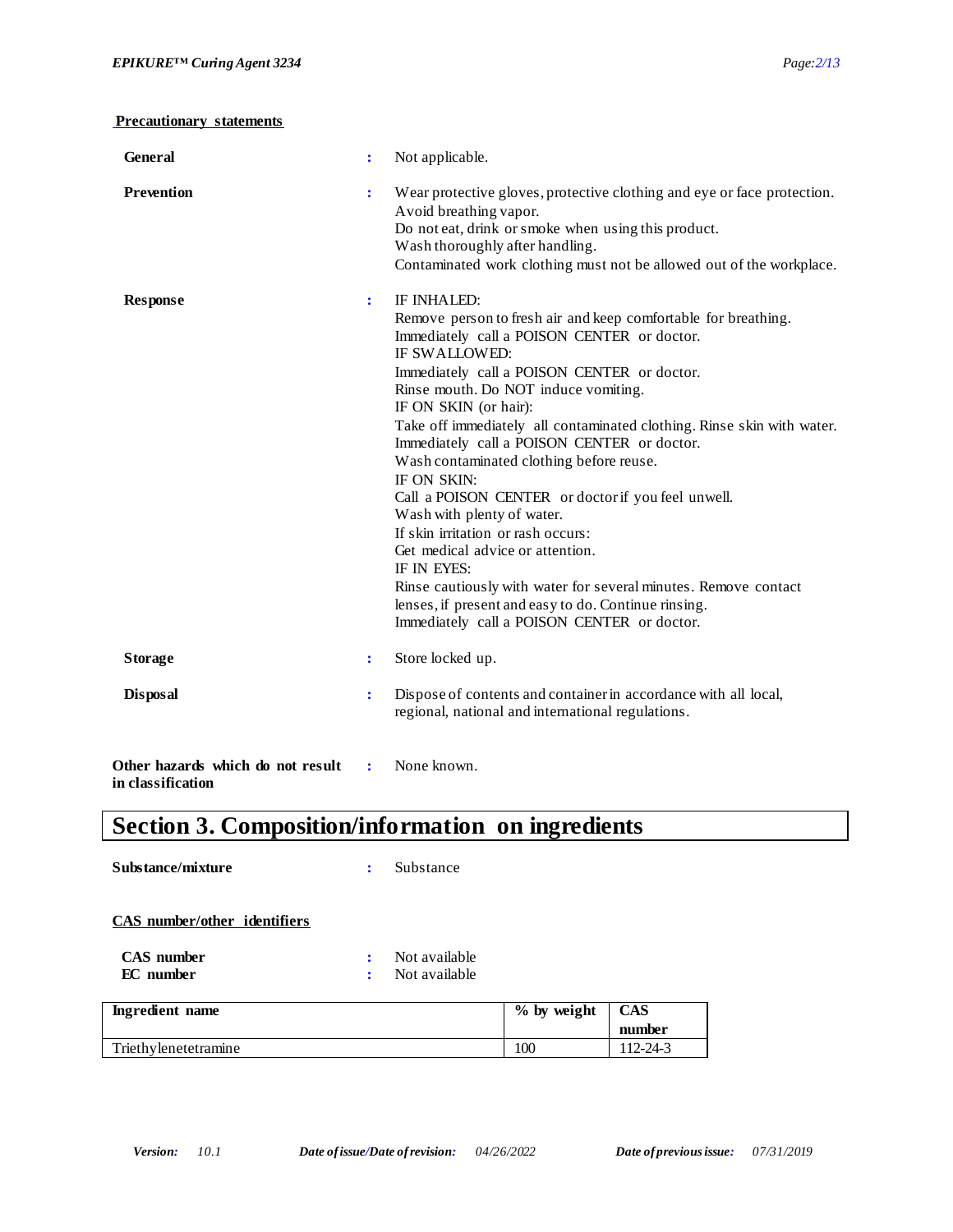Any concentration shown as a range is to protect confidentiality or is due to batch variation. **There are no additional ingredients present which, within the current knowledge of the supplier and in the concentrations applicable, are classified as hazardous to health or the environment and hence require reporting in this section.**

**Occupational exposure limits, if available, are listed in Section 8.**

### **Section 4. First aid measures**

**Description of necessary first aid measures**

| Eye contact         | $\ddot{\cdot}$ | Get medical attention immediately. Call a poison center or physician.<br>Immediately flush eyes with plenty of water, occasionally lifting the<br>upper and lower eyelids. Check for and remove any contact lenses.<br>Continue to rinse for at least 10 minutes. Chemical burns must be<br>treated promptly by a physician.                                                                                                                                                                                                                                                                                                                                                                                                                                                                                                                                                                                        |
|---------------------|----------------|---------------------------------------------------------------------------------------------------------------------------------------------------------------------------------------------------------------------------------------------------------------------------------------------------------------------------------------------------------------------------------------------------------------------------------------------------------------------------------------------------------------------------------------------------------------------------------------------------------------------------------------------------------------------------------------------------------------------------------------------------------------------------------------------------------------------------------------------------------------------------------------------------------------------|
| <b>Inhalation</b>   | $\ddot{\cdot}$ | Get medical attention immediately. Call a poison center or physician.<br>Remove victim to fresh air and keep at rest in a position comfortable<br>for breathing. If it is suspected that fumes are still present, the rescuer<br>should wear an appropriate mask or self-contained breathing<br>apparatus. If not breathing, if breathing is irregular or if respiratory<br>arrest occurs, provide artificial respiration or oxygen by trained<br>personnel. It may be dangerous to the person providing aid to give<br>mouth-to-mouth resuscitation. If unconscious, place in recovery<br>position and get medical attention immediately. Maintain an open<br>airway. Loosen tight clothing such as a collar, tie, belt or waistband. In<br>case of inhalation of decomposition products in a fire, symptoms may<br>be delayed. The exposed person may need to be kept under medical<br>surveillance for 48 hours. |
| <b>Skin contact</b> | $\ddot{\cdot}$ | Get medical attention immediately. Call a poison center or physician.<br>Wash with plenty of soap and water. Remove contaminated clothing<br>and shoes. Wash contaminated clothing thoroughly with water before<br>removing it, or wear gloves. Continue to rinse for at least 10 minutes.<br>Chemical burns must be treated promptly by a physician. In the event<br>of any complaints or symptoms, avoid further exposure. Wash clothing<br>before reuse. Clean shoes thoroughly before reuse.                                                                                                                                                                                                                                                                                                                                                                                                                    |
| <b>Ingestion</b>    | $\ddot{\cdot}$ | Get medical attention immediately. Call a poison center or physician.<br>Wash out mouth with water. Remove dentures if any. Remove victim<br>to fresh air and keep at rest in a position comfortable for breathing. If<br>material has been swallowed and the exposed person is conscious, give<br>small quantities of water to drink. Stop if the exposed person feels sick<br>as vomiting may be dangerous. Do not induce vomiting unless directed<br>to do so by medical personnel. If vomiting occurs, the head should be<br>kept low so that vomit does not enter the lungs. Chemical burns must<br>be treated promptly by a physician. Never give anything by mouth to<br>an unconscious person. If unconscious, place in recovery position and<br>get medical attention immediately. Maintain an open airway. Loosen<br>tight clothing such as a collar, tie, belt or waistband.                             |

#### **Indication of immediate medical attention and special treatment needed, if necessary**

| Notes to physician         | In case of inhalation of decomposition products in a fire, symptoms<br>may be delayed. The exposed person may need to be kept under<br>medical surveillance for 48 hours. |
|----------------------------|---------------------------------------------------------------------------------------------------------------------------------------------------------------------------|
| <b>Specific treatments</b> | No specific treatment.                                                                                                                                                    |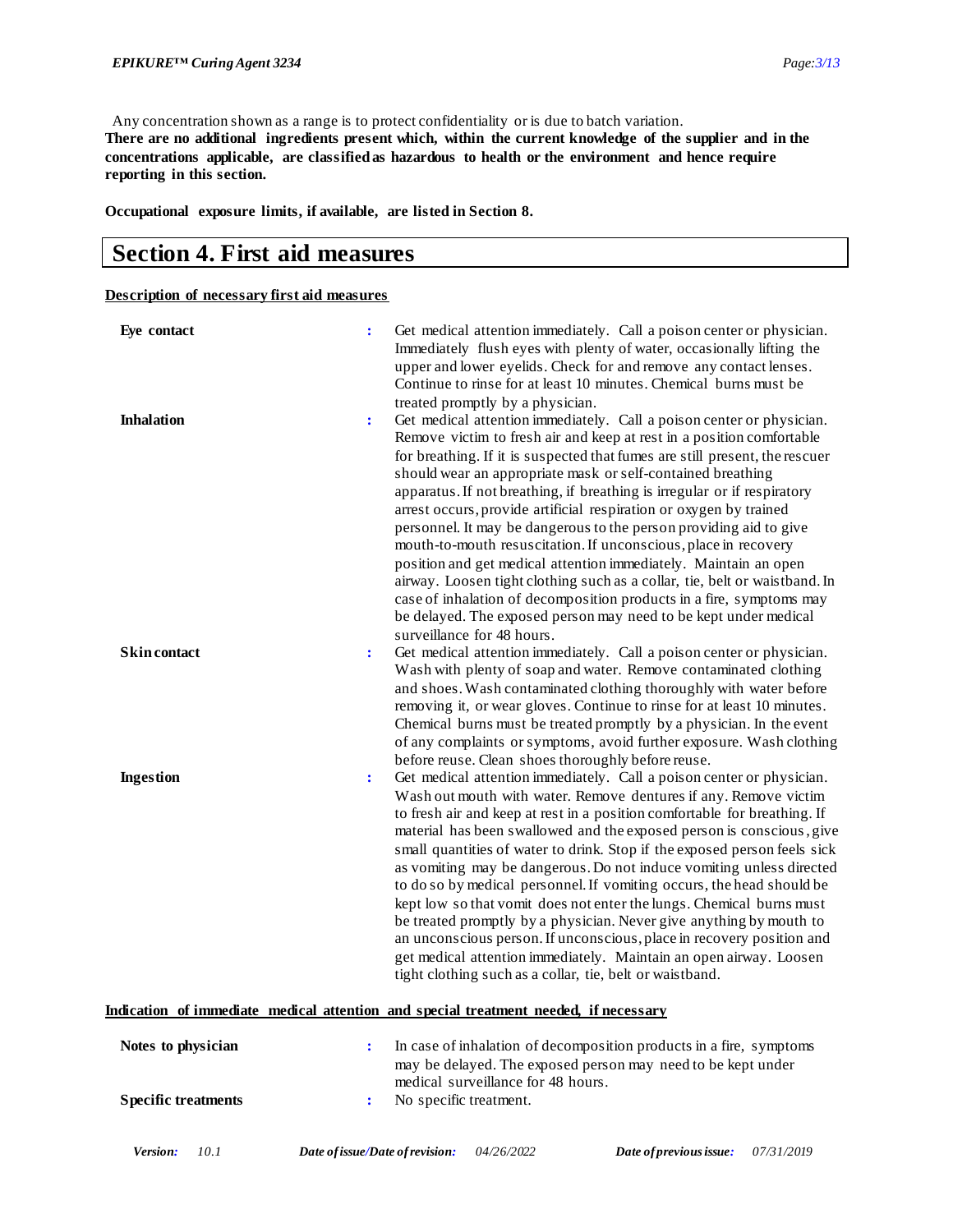| Protection of first aid personnel | No action shall be taken involving any personal risk or without<br>suitable training. If it is suspected that fumes are still present, the |
|-----------------------------------|--------------------------------------------------------------------------------------------------------------------------------------------|
|                                   | rescuer should wear an appropriate mask or self-contained breathing                                                                        |
|                                   | apparatus. It may be dangerous to the person providing aid to give                                                                         |
|                                   | mouth-to-mouth resuscitation. Wash contaminated clothing thoroughly                                                                        |
|                                   | with water before removing it, or wear gloves.                                                                                             |

**See toxicological information (Section 11)**

### **Section 5. Fire-fighting measures**

#### **Extinguishing media**

| Suitable extinguishing media<br>Unsuitable extinguishing media | $\ddot{\cdot}$       | Use dry chemical, CO2, alcohol-resistant foam or water spray (fog).<br>Do not use water jet.                                                                                                      |
|----------------------------------------------------------------|----------------------|---------------------------------------------------------------------------------------------------------------------------------------------------------------------------------------------------|
| Specific hazards arising from the<br>chemical                  | ÷                    | In a fire or if heated, a pressure increase will occur and the container<br>may burst.                                                                                                            |
| Hazardous thermal<br>decomposition products                    | $\ddot{\phantom{a}}$ | Decomposition products may include the following materials:<br>carbon dioxide<br>carbon monoxide<br>nitrogen oxides                                                                               |
| Special protective actions for fire-<br>fighters               | ÷                    | Promptly isolate the scene by removing all persons from the vicinity<br>of the incident if there is a fire. No action shall be taken involving any<br>personal risk or without suitable training. |
| Special protective equipment for<br>fire-fighters              | $\ddot{\cdot}$       | Fire-fighters should wear appropriate protective equipment and self-<br>contained breathing apparatus (SCBA) with a full face-piece operated<br>in positive pressure mode.                        |

### **Section 6. Accidental release measures**

#### **Personal precautions, protective equipment and emergency procedures**

| For non-emergency personnel      | No action shall be taken involving any personal risk or without<br>suitable training. Evacuate surrounding areas. Keep unnecessary and<br>unprotected personnel from entering. Do not touch or walk through<br>spilled material. Do not breathe vapor or mist. Provide adequate<br>ventilation. Wear appropriate respirator when ventilation is<br>inadequate. Put on appropriate personal protective equipment. |
|----------------------------------|------------------------------------------------------------------------------------------------------------------------------------------------------------------------------------------------------------------------------------------------------------------------------------------------------------------------------------------------------------------------------------------------------------------|
| For emergency responders         | If specialised clothing is required to deal with the spillage, take note of<br>any information in Section 8 on suitable and unsuitable materials. See<br>also the information in "For non-emergency personnel".                                                                                                                                                                                                  |
| <b>Environmental precautions</b> | Avoid dispersal of spilled material and runoff and contact with soil,<br>waterways, drains and sewers. Inform the relevant authorities if the<br>product has caused environmental pollution (sewers, waterways, soil<br>or air).                                                                                                                                                                                 |

#### **Methods and material for containment and cleaning up**

| Small spill | Stop leak if without risk. Move containers from spill area. Dilute with<br>water and mop up if water-soluble. Alternatively, or if water-insoluble, |
|-------------|-----------------------------------------------------------------------------------------------------------------------------------------------------|
|             | absorb with an inert dry material and place in an appropriate waste                                                                                 |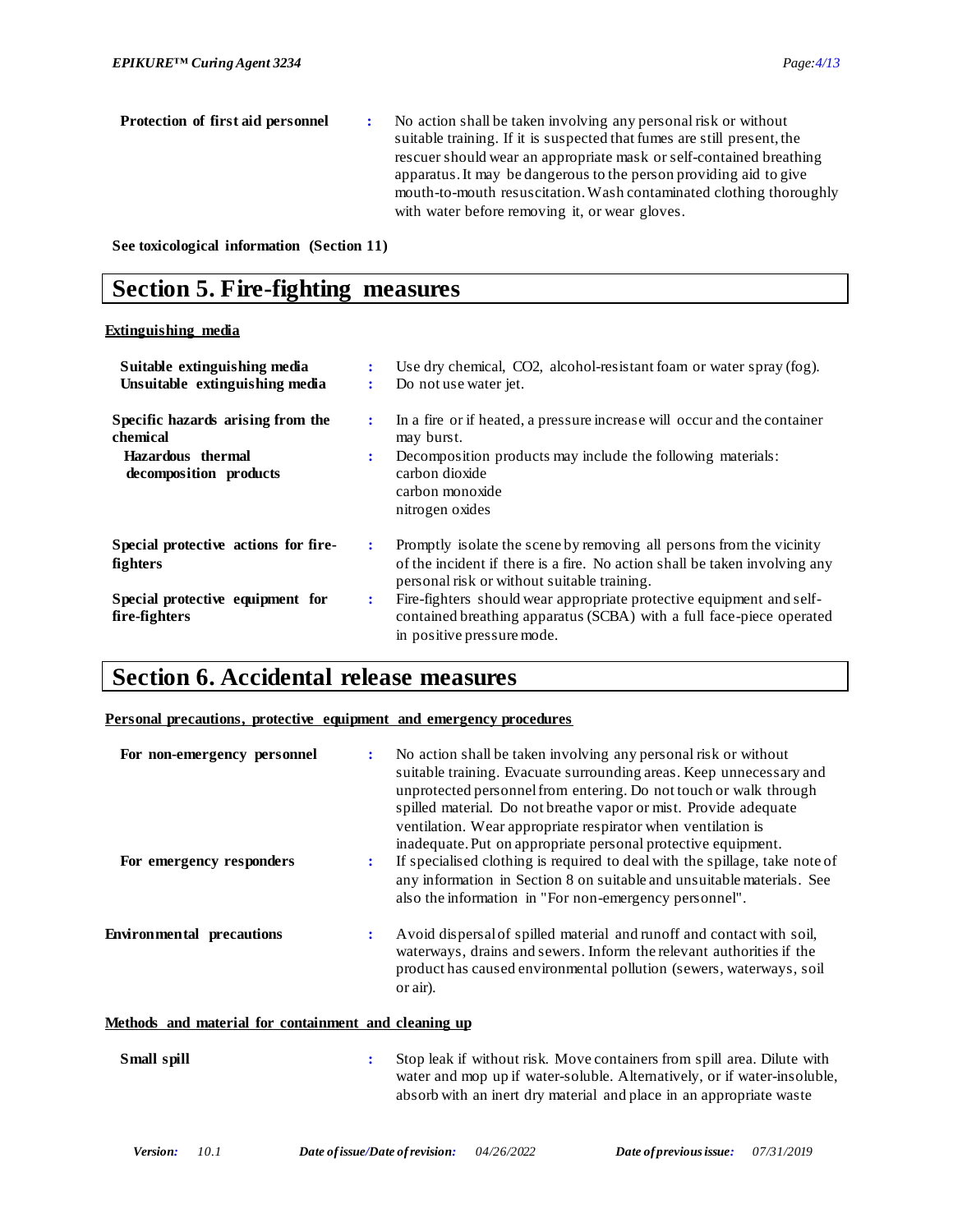| Large spill | disposal container. Dispose of via a licensed waste disposal contractor.<br>Stop leak if without risk. Move containers from spill area. Approach<br>÷<br>release from upwind. Prevent entry into sewers, water courses,<br>basements or confined areas. Wash spillages into an effluent treatment<br>plant or proceed as follows. Contain and collect spillage with non-<br>combustible, absorbent material e.g. sand, earth, vermiculite or<br>diatomaceous earth and place in container for disposal according to<br>local regulations (see section 13 of SDS). Dispose of via a licensed<br>waste disposal contractor. Contaminated absorbent material may pose<br>the same hazard as the spilled product. Note: see section 1 of SDS for |
|-------------|----------------------------------------------------------------------------------------------------------------------------------------------------------------------------------------------------------------------------------------------------------------------------------------------------------------------------------------------------------------------------------------------------------------------------------------------------------------------------------------------------------------------------------------------------------------------------------------------------------------------------------------------------------------------------------------------------------------------------------------------|
|             | emergency contact information and section 13 of SDS for waste<br>disposal.                                                                                                                                                                                                                                                                                                                                                                                                                                                                                                                                                                                                                                                                   |
| $\sim$      |                                                                                                                                                                                                                                                                                                                                                                                                                                                                                                                                                                                                                                                                                                                                              |

### **Section 7. Handling and storage**

#### **Precautions for safe handling**

| <b>Protective measures</b>                                      | ÷              | Put on appropriate personal protective equipment (see section 8 of<br>SDS). Persons with a history of skin sensitization problems should not<br>be employed in any process in which this product is used. Do not get<br>in eyes or on skin or clothing. Do not breathe vapor or mist. Do not<br>ingest. If during normal use the material presents a respiratory hazard,<br>use only with adequate ventilation or wear appropriate respirator.<br>Keep in the original container or an approved alternative made from a<br>compatible material, kept tightly closed when not in use. Empty<br>containers retain product residue and can be hazardous. Do not reuse<br>container. |
|-----------------------------------------------------------------|----------------|----------------------------------------------------------------------------------------------------------------------------------------------------------------------------------------------------------------------------------------------------------------------------------------------------------------------------------------------------------------------------------------------------------------------------------------------------------------------------------------------------------------------------------------------------------------------------------------------------------------------------------------------------------------------------------|
| Advice on general occupational<br>hygiene                       | $\ddot{\cdot}$ | Eating, drinking and smoking should be prohibited in areas where this<br>material is handled, stored and processed. Workers should wash hands<br>and face before eating, drinking and smoking. Remove contaminated<br>clothing and protective equipment before entering eating areas. See<br>also Section 8 for additional information on hygiene measures.                                                                                                                                                                                                                                                                                                                      |
| Conditions for safe storage,<br>including any incompatibilities | $\ddot{\cdot}$ | Store in accordance with local regulations. Store in original container<br>protected from direct sunlight in a dry, cool and well-ventilated area,<br>away from incompatible materials (see section 10 of SDS) and food<br>and drink. Store locked up. Keep container tightly closed and sealed<br>until ready for use. Containers that have been opened must be.<br>carefully resealed and kept upright to prevent leakage. Do not store in<br>unlabeled containers. Use appropriate containment to avoid<br>environmental contamination.                                                                                                                                       |

# **Section 8. Exposure controls/personal protection**

#### **Control parameters**

#### **Occupational exposure limits**

| Ingredient name      | <b>Exposure limits</b>                                                                           |
|----------------------|--------------------------------------------------------------------------------------------------|
| Triethylenetetramine | <b>AIHA WEEL</b> (1999-01-01)<br><b>TWA - TLV and PEL</b> 1 ppm<br>Notes: Absorbed through skin. |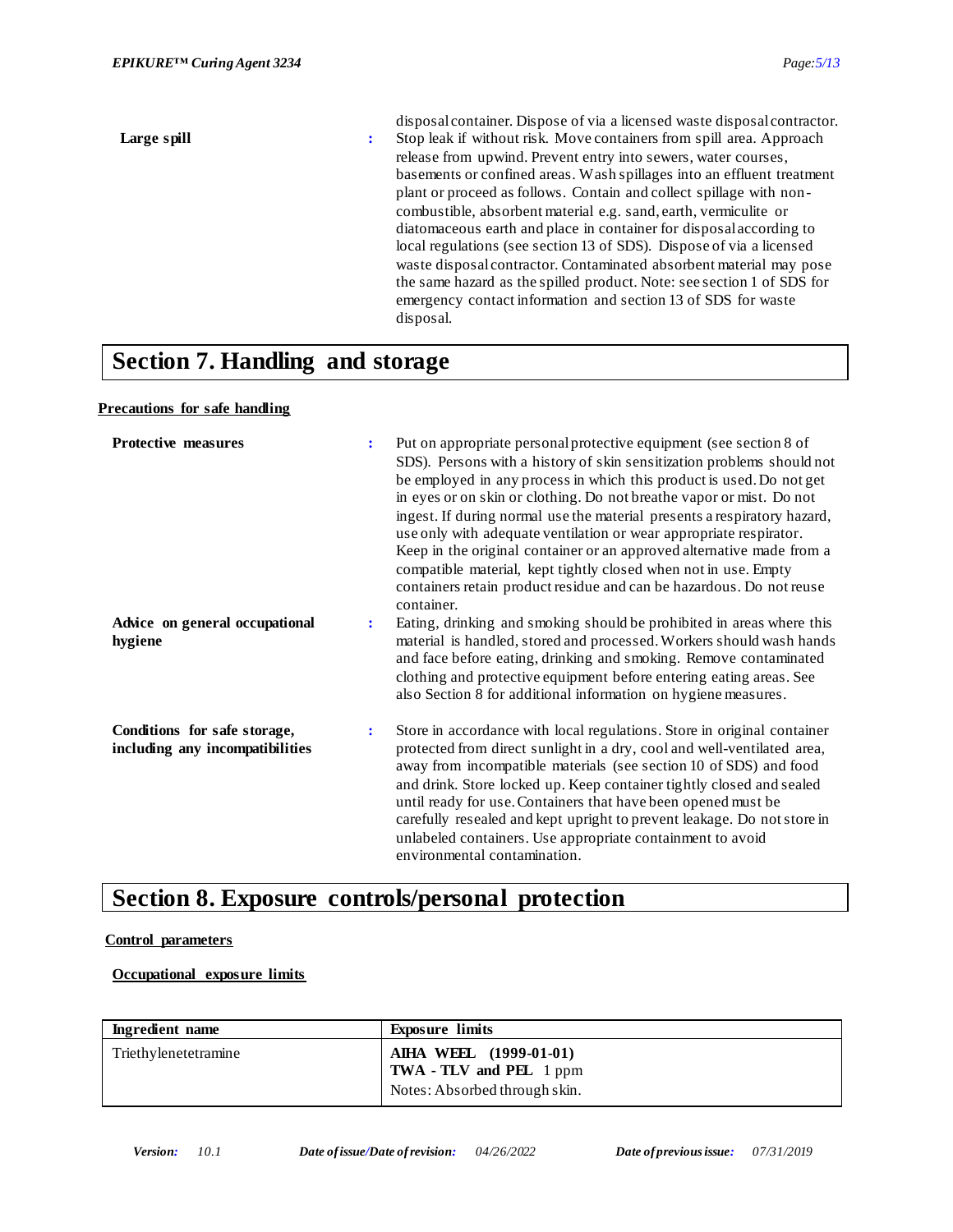| Recommended monitoring<br>procedures<br>Appropriate engineering controls | $\ddot{\cdot}$<br>$\ddot{\cdot}$ | If this product contains ingredients with exposure limits, personal,<br>workplace atmosphere or biological monitoring may be required to<br>determine the effectiveness of the ventilation or other control measures<br>and/or the necessity to use respiratory protective equipment. Reference<br>should be made to appropriate monitoring standards. Reference to<br>national guidance documents for methods for the determination of<br>hazardous substances will also be required.<br>If user operations generate dust, fumes, gas, vapor or mist, use process<br>enclosures, local exhaust ventilation or other engineering controls to<br>keep worker exposure to airborne contaminants below any                                                                                                                                                                                                                 |
|--------------------------------------------------------------------------|----------------------------------|-------------------------------------------------------------------------------------------------------------------------------------------------------------------------------------------------------------------------------------------------------------------------------------------------------------------------------------------------------------------------------------------------------------------------------------------------------------------------------------------------------------------------------------------------------------------------------------------------------------------------------------------------------------------------------------------------------------------------------------------------------------------------------------------------------------------------------------------------------------------------------------------------------------------------|
| Environmental exposure controls                                          | $\ddot{\cdot}$                   | recommended or statutory limits.<br>Emissions from ventilation or work process equipment should be<br>checked to ensure they comply with the requirements of environmental<br>protection legislation. In some cases, fume scrubbers, filters or<br>engineering modifications to the process equipment will be necessary<br>to reduce emissions to acceptable levels.                                                                                                                                                                                                                                                                                                                                                                                                                                                                                                                                                    |
| Individual protection measures                                           |                                  |                                                                                                                                                                                                                                                                                                                                                                                                                                                                                                                                                                                                                                                                                                                                                                                                                                                                                                                         |
| <b>Hygiene</b> measures<br>Eye/face protection                           | $\ddot{\cdot}$<br>$\ddot{\cdot}$ | Wash hands, forearms and face thoroughly after handling chemical<br>products, before eating, smoking and using the lavatory and at the end<br>of the working period. Appropriate techniques should be used to<br>remove potentially contaminated clothing. Contaminated work<br>clothing should not be allowed out of the workplace. Wash<br>contaminated clothing before reusing. Ensure that eyewash stations<br>and safety showers are close to the workstation location.<br>Safety eyewear complying with an approved standard should be used<br>when a risk assessment indicates this is necessary to avoid exposure to<br>liquid splashes, mists, gases or dusts. If contact is possible, the<br>following protection should be worn, unless the assessment indicates a<br>higher degree of protection: chemical splash goggles and/or face<br>shield. If inhalation hazards exist, a full-face respirator may be |
|                                                                          |                                  | required instead.                                                                                                                                                                                                                                                                                                                                                                                                                                                                                                                                                                                                                                                                                                                                                                                                                                                                                                       |
| <b>Skin protection</b>                                                   |                                  |                                                                                                                                                                                                                                                                                                                                                                                                                                                                                                                                                                                                                                                                                                                                                                                                                                                                                                                         |
| <b>Hand</b> protection                                                   |                                  | Chemical-resistant, impervious gloves complying with an approved<br>standard should be worn at all times when handling chemical products<br>if a risk assessment indicates this is necessary. Considering the<br>parameters specified by the glove manufacturer, check during use that<br>the gloves are still retaining their protective properties. It should be<br>noted that the time to breakthrough for any glove material may be<br>different for different glove manufacturers. In the case of mixtures,<br>consisting of several substances, the protection time of the gloves<br>cannot be accurately estimated.                                                                                                                                                                                                                                                                                              |
| <b>Body</b> protection                                                   | $\ddot{\cdot}$                   | Personal protective equipment for the body should be selected based<br>on the task being performed and the risks involved and should be<br>approved by a specialist before handling this product.                                                                                                                                                                                                                                                                                                                                                                                                                                                                                                                                                                                                                                                                                                                       |
| Other skin protection                                                    | $\ddot{\cdot}$                   | Appropriate footwear and any additional skin protection measures<br>should be selected based on the task being performed and the risks<br>involved and should be approved by a specialist before handling this<br>product.                                                                                                                                                                                                                                                                                                                                                                                                                                                                                                                                                                                                                                                                                              |
| <b>Respiratory protection</b>                                            | $\ddot{\cdot}$                   | Based on the hazard and potential for exposure, select a respirator that                                                                                                                                                                                                                                                                                                                                                                                                                                                                                                                                                                                                                                                                                                                                                                                                                                                |
|                                                                          |                                  |                                                                                                                                                                                                                                                                                                                                                                                                                                                                                                                                                                                                                                                                                                                                                                                                                                                                                                                         |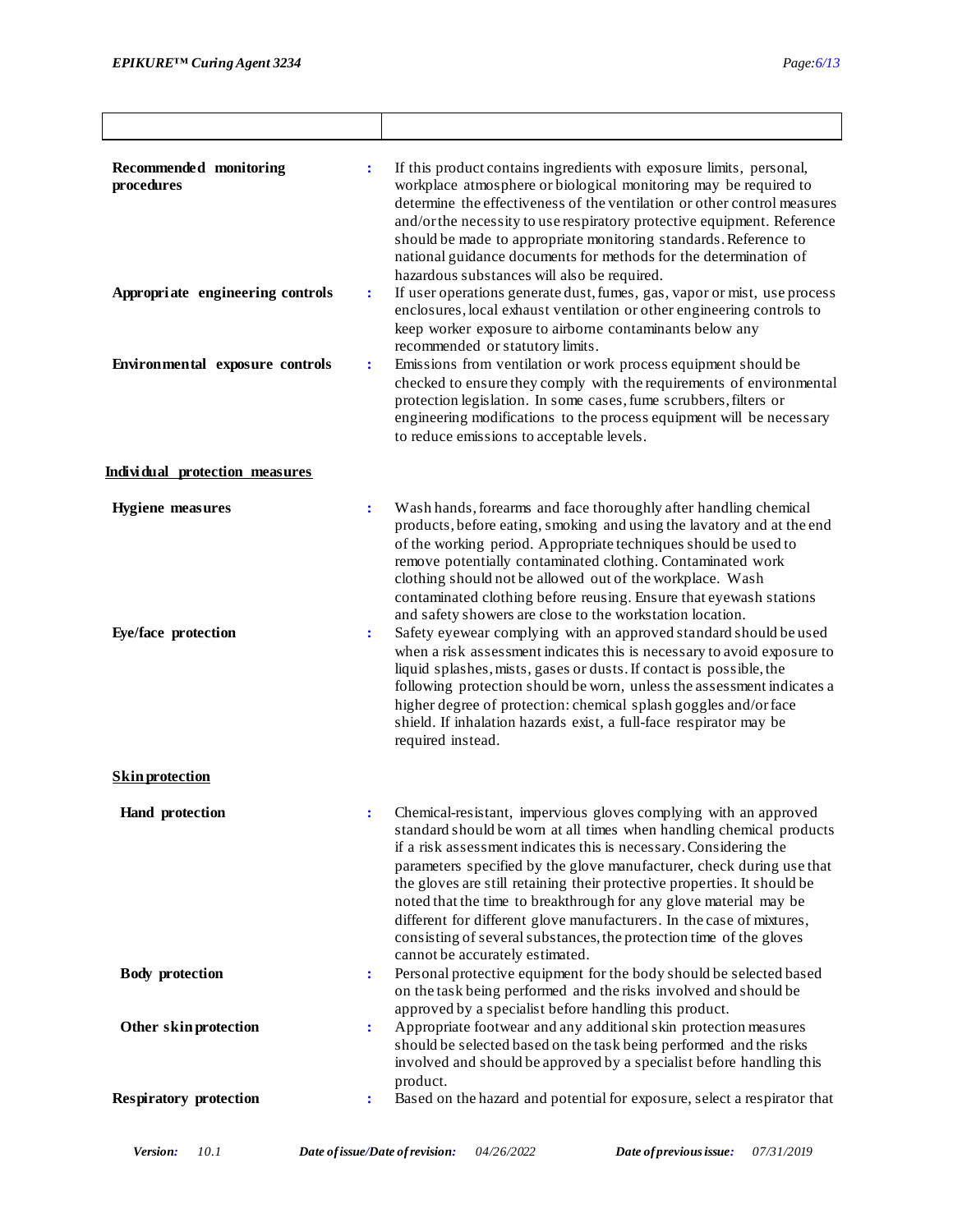meets the appropriate standard or certification. Respirators must be used according to a respiratory protection program to ensure proper fitting, training, and other important aspects of use.

# **Section 9. Physical and chemical properties**

#### **Appearance**

| <b>Physical state</b>                      | $\ddot{\cdot}$       | Liquid                                                       |
|--------------------------------------------|----------------------|--------------------------------------------------------------|
| <b>Color</b>                               | ÷                    | Yellow                                                       |
|                                            |                      |                                                              |
| Odor                                       | $\ddot{\cdot}$       | amine.                                                       |
| Odor threshold                             | ÷                    | Not available                                                |
| pH                                         | ÷                    | $10 - 12$                                                    |
| Melting point/ Freezing point              | $\ddot{\cdot}$       | -35 °C (-31 °F)                                              |
| <b>Boiling point</b>                       | ÷                    | 277 °C (531 °F)                                              |
| <b>Flash point</b>                         | $\ddot{\cdot}$       | Pensky-Martens Closed Cup: 122 °C (252 °F) (ASTM D 93)       |
| <b>Burning time</b>                        | $\ddot{\cdot}$       | Not available                                                |
| <b>Burning rate</b>                        | ÷                    | Not available                                                |
| Evaporation rate                           | ÷                    | Not available                                                |
| Flammability (solid, gas)                  | ÷                    | Not available                                                |
| Lower and upper explosive                  | $\ddot{\phantom{a}}$ | Lower: Not available                                         |
| (flammable) limits                         |                      | Upper: Not available                                         |
| Vapor pressure                             | $\ddot{\cdot}$       | Less than 0.001 kPa @ 20 °C (68 °F)                          |
| Vapor density                              | $\ddot{\cdot}$       | 5 [Air = 1]                                                  |
| <b>Relative density</b>                    | ÷                    | Not available                                                |
| <b>Density</b>                             | ÷                    | 980 kg/m3                                                    |
| Solubility                                 | $\ddot{\cdot}$       | Not available                                                |
| Solubility in water                        | ÷                    | Complete                                                     |
| Partition coefficient: n-<br>octanol/water | ÷                    | Not available                                                |
| Auto-ignition temperature                  | ÷                    | 335 °C (635 °F)                                              |
| Decomposition temperature                  | $\ddot{\cdot}$       | Not available                                                |
| <b>SADT</b>                                | ÷                    | Not available                                                |
| <b>Viscosity</b>                           | $\ddot{\cdot}$       | <b>Dynamic:</b> 30 mPa·s @ 20 $^{\circ}$ C (68 $^{\circ}$ F) |
|                                            |                      | Kinematic: Not available                                     |

#### **Other information**

No additional information.

# **Section 10. Stability and reactivity**

**Reactivity :** Stable under normal conditions.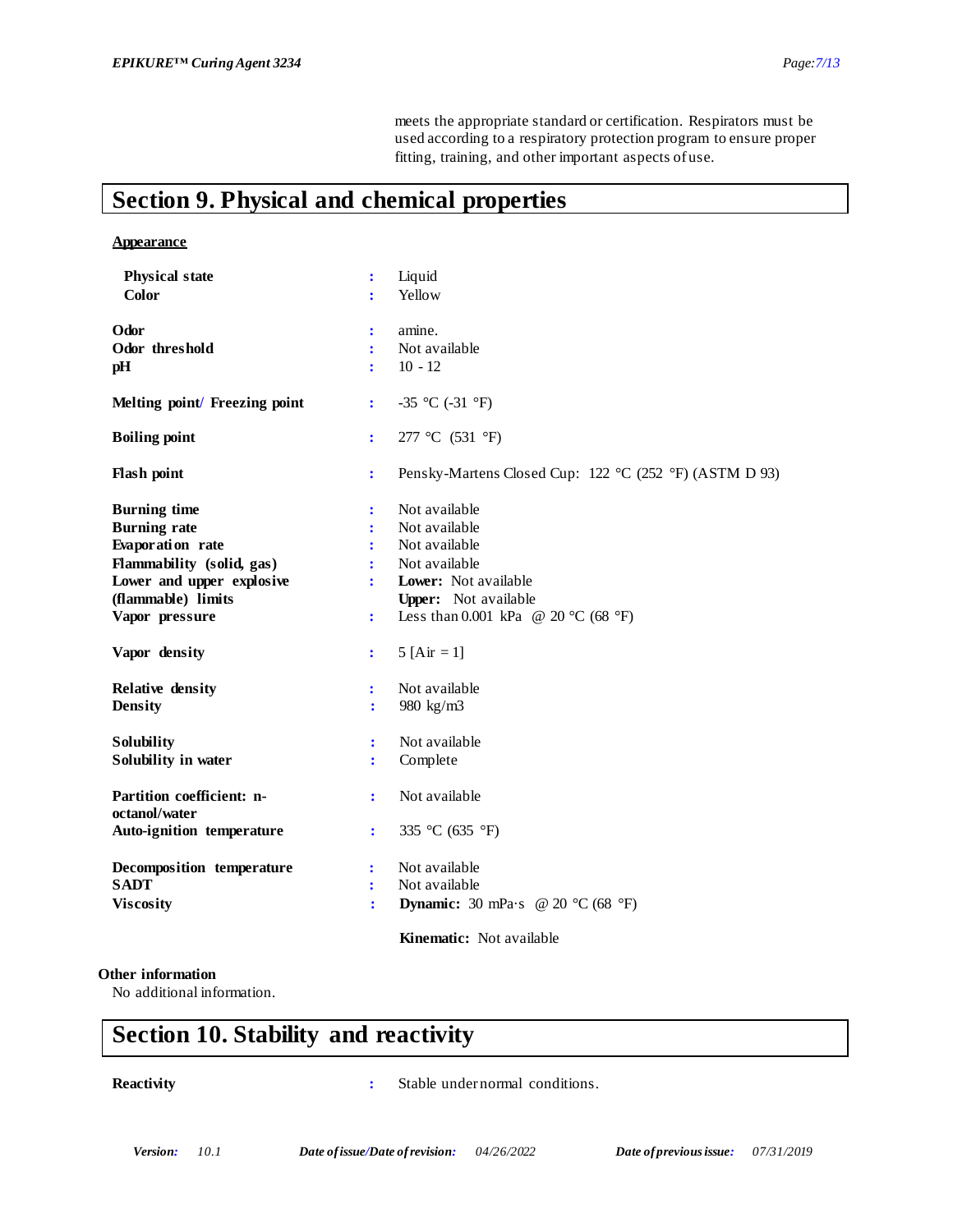| 'aoo<br>Λz |  |
|------------|--|
|            |  |

| <b>Chemical stability</b>          |                      | The product is stable.                                                                                  |
|------------------------------------|----------------------|---------------------------------------------------------------------------------------------------------|
| Possibility of hazardous reactions | $\ddot{\phantom{a}}$ | Under normal conditions of storage and use, hazardous reactions will<br>not occur.                      |
| Conditions to avoid                | :                    | Keep away from heat, sparks, flame and other ignition sources.<br>Exposure to water vapour.             |
| Incompatible materials             | :                    | No specific data.                                                                                       |
| Hazardous decomposition products   | $\ddot{\phantom{a}}$ | Under normal conditions of storage and use, hazardous decomposition<br>products should not be produced. |

# **Section 11. Toxicological information**

#### **Information on toxicological effects**

 **Acute toxicity**

| Product/ingredient name   | <b>Result</b> | <b>Species</b> | <b>Dose</b>   | Exposure |
|---------------------------|---------------|----------------|---------------|----------|
| Triethylenetetramine      |               |                |               |          |
|                           | LD50 Oral     | Rat            | $1,716$ mg/kg | -        |
|                           | LD50 Dermal   | Rat            | $1,465$ mg/kg | -        |
| <b>Conclusion/Summary</b> |               | Not available  |               |          |

#### **Irritation/Corrosion**

| Product/ingredient name | <b>Result</b>                  | <b>Species</b> | <b>Score</b> | Exposure | <b>Observation</b> |
|-------------------------|--------------------------------|----------------|--------------|----------|--------------------|
| Triethylenetetramine    | eyes -<br>Moderate<br>irritant | Rabbit         |              | $24$ hrs | ۰                  |
|                         | Skin -<br>Severe<br>irritant   | Rabbit         |              | 24 hrs   |                    |
|                         | eyes -<br>Severe<br>irritant   | Rabbit         |              |          |                    |

**Conclusion/Summary**

| <b>Skin</b>        | : Not available |
|--------------------|-----------------|
| eves               | : Not available |
| <b>Respiratory</b> | : Not available |

**Sensitization**

| <b>Conclusion/Summary</b> |               |
|---------------------------|---------------|
| Skin                      | Not available |

|                    | Not available |
|--------------------|---------------|
| <b>Respiratory</b> |               |

#### **Mutagenicity**

**Conclusion/Summary :** Not available

#### **Carcinogenicity**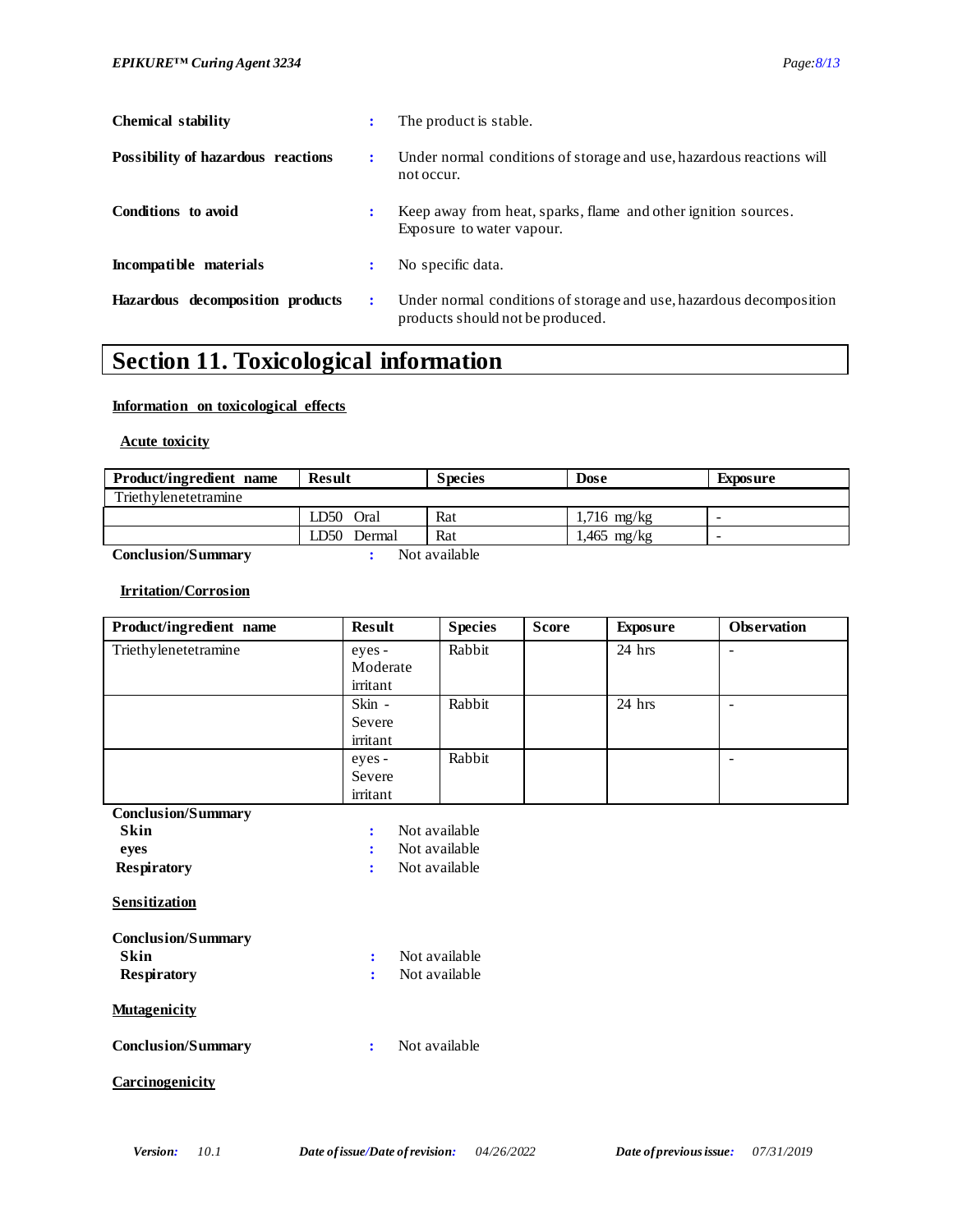| Reproductive toxicity<br>Not available<br><b>Conclusion/Summary</b><br>÷<br><b>Teratogenicity</b><br><b>Conclusion/Summary</b><br>Not available<br>$\ddot{\cdot}$<br>Specific target organ toxicity (single exposure)<br>Not available<br>Specific target organ toxicity (repeated exposure)<br>Not available<br><b>Aspiration hazard</b><br>Not available<br>Not available<br>Information on likely routes of<br>$\ddot{\cdot}$<br>exposure<br>Potential acute health effects<br>Eye contact<br>Causes serious eye damage.<br>$\ddot{\cdot}$ |
|-----------------------------------------------------------------------------------------------------------------------------------------------------------------------------------------------------------------------------------------------------------------------------------------------------------------------------------------------------------------------------------------------------------------------------------------------------------------------------------------------------------------------------------------------|
|                                                                                                                                                                                                                                                                                                                                                                                                                                                                                                                                               |
|                                                                                                                                                                                                                                                                                                                                                                                                                                                                                                                                               |
|                                                                                                                                                                                                                                                                                                                                                                                                                                                                                                                                               |
|                                                                                                                                                                                                                                                                                                                                                                                                                                                                                                                                               |
|                                                                                                                                                                                                                                                                                                                                                                                                                                                                                                                                               |
|                                                                                                                                                                                                                                                                                                                                                                                                                                                                                                                                               |
|                                                                                                                                                                                                                                                                                                                                                                                                                                                                                                                                               |
|                                                                                                                                                                                                                                                                                                                                                                                                                                                                                                                                               |
|                                                                                                                                                                                                                                                                                                                                                                                                                                                                                                                                               |
| <b>Inhalation</b><br>No known significant effects or critical hazards.<br>÷<br><b>Skin contact</b><br>Causes severe burns. Harmful in contact with skin. May cause an<br>÷<br>allergic skin reaction.<br>Harmful if swallowed.<br><b>Ingestion</b><br>÷                                                                                                                                                                                                                                                                                       |
| Symptoms related to the physical, chemical and toxicological characteristics                                                                                                                                                                                                                                                                                                                                                                                                                                                                  |
| Eye contact<br>Adverse symptoms may include the following:<br>$\ddot{\cdot}$<br>pain<br>watering<br>redness                                                                                                                                                                                                                                                                                                                                                                                                                                   |
| <b>Inhalation</b><br>No specific data.<br>÷<br><b>Skin</b> contact<br>Adverse symptoms may include the following:<br>$\ddot{\cdot}$<br>pain or irritation<br>redness<br>blistering may occur<br>Adverse symptoms may include the following:<br><b>Ingestion</b><br>÷                                                                                                                                                                                                                                                                          |
| stomach pains<br>Delayed and immediate effects as well as chronic effects from short and long-term exposure                                                                                                                                                                                                                                                                                                                                                                                                                                   |
| <b>Short term exposure</b>                                                                                                                                                                                                                                                                                                                                                                                                                                                                                                                    |
| Potential immediate effects<br>Not available<br>$\ddot{\cdot}$<br>Potential delayed effects<br>Not available<br>÷                                                                                                                                                                                                                                                                                                                                                                                                                             |
| Long term exposure                                                                                                                                                                                                                                                                                                                                                                                                                                                                                                                            |
| Potential immediate effects<br>Not available<br>÷<br>Potential delayed effects<br>Not available<br>÷                                                                                                                                                                                                                                                                                                                                                                                                                                          |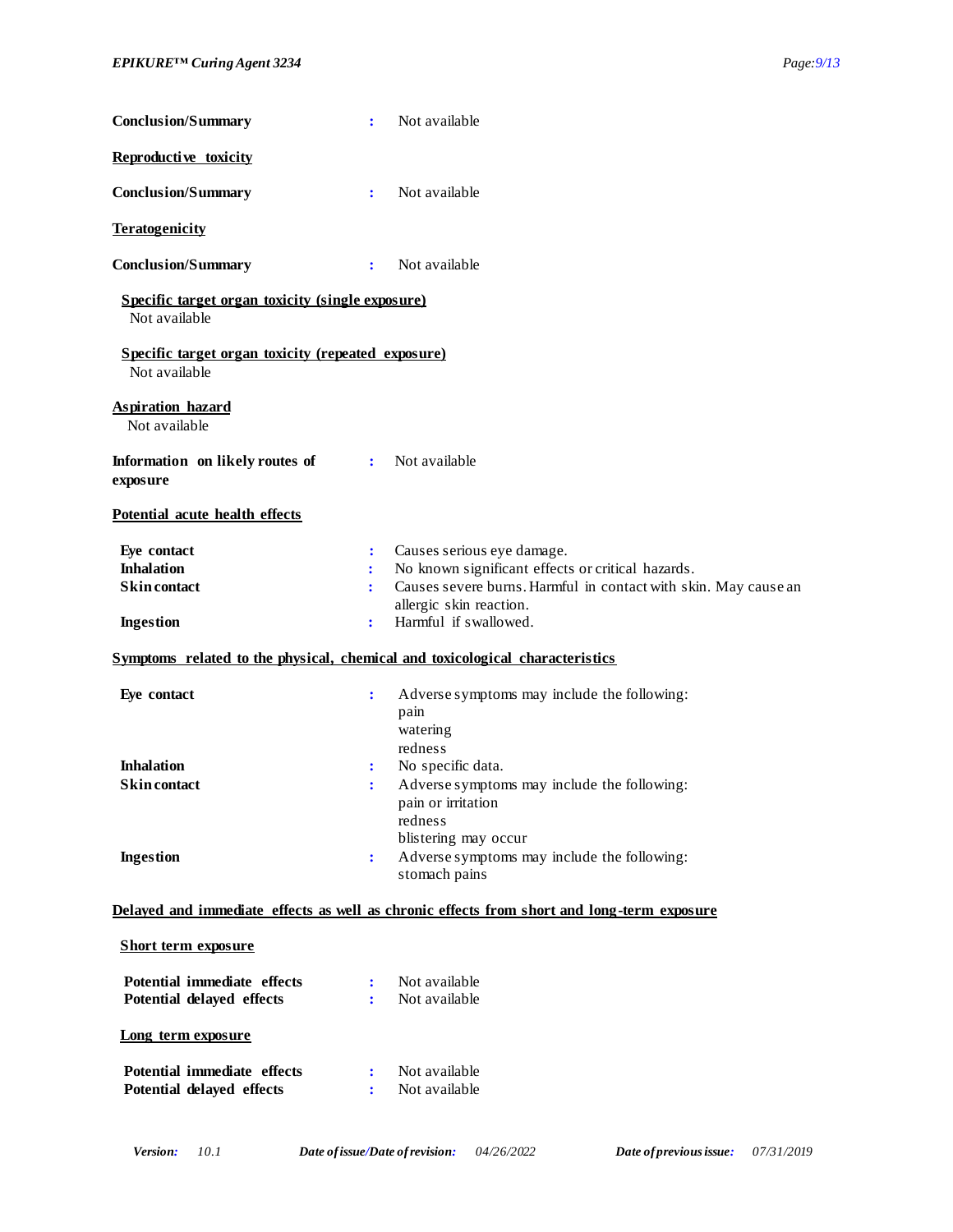#### **Potential chronic health effects**

| <b>Conclusion/Summary</b> |                      | Not available                                                                                          |
|---------------------------|----------------------|--------------------------------------------------------------------------------------------------------|
| <b>General</b>            | ÷                    | Once sensitized, a severe allergic reaction may occur when<br>subsequently exposed to very low levels. |
| Carcinogenicity           | $\ddot{\phantom{a}}$ | No known significant effects or critical hazards.                                                      |
| <b>Mutagenicity</b>       | :                    | No known significant effects or critical hazards.                                                      |
| <b>Teratogenicity</b>     | ÷                    | No known significant effects or critical hazards.                                                      |
| Developmental effects     |                      | No known significant effects or critical hazards.                                                      |
| <b>Fertility effects</b>  | $\ddot{\cdot}$       | No known significant effects or critical hazards.                                                      |

#### **Numerical measures of toxicity**

#### **Acute toxicity estimates**

| Product/ingredient name                             | Oral          | <b>Dermal</b> | <b>Inhalation</b><br>(gases) | <b>Inhalation</b><br>(vapors) | <b>Inhalation</b><br>(dusts and<br>mists) |
|-----------------------------------------------------|---------------|---------------|------------------------------|-------------------------------|-------------------------------------------|
| EPIKURE™ Curing Agent<br>3234                       | $1,716$ mg/kg | $1,465$ mg/kg | N/A                          | N/A                           | N/A                                       |
| 1,2-Ethanediamine, N1, N2-<br>$bis(2-aminoethyl)$ - | $1,716$ mg/kg | $1,465$ mg/kg | N/A                          | N/A                           | N/A                                       |

# **Section 12. Ecological information**

#### **Toxicity**

| Product/ingredient name | Result                                 | <b>Species</b>                       | Exposure |
|-------------------------|----------------------------------------|--------------------------------------|----------|
| Triethylenetetramine    |                                        |                                      |          |
|                         | Acute LC50 33,900 µg/l Fresh water     | Aquatic invertebrates.<br>Water flea | 48 h     |
|                         | Acute EC50 $3,700 \mu g/l$ Fresh water | Aquatic plants - Green<br>algae      | 96 h     |

#### **Conclusion/Summary :** Not available

#### **Persistence/degradability**

**Conclusion/Summary :** Not available

#### **Bioaccumulative potential**

| name<br>Product/ingredient             | <b>⊥02P0W</b> | BCF | 'otentia |
|----------------------------------------|---------------|-----|----------|
| $\mathbf{m}$ .<br>Triethylenetetramine | -1.00<br>. .  |     | low      |

#### **Mobility in soil**

| Soil/water partition coefficient | Not available                                     |
|----------------------------------|---------------------------------------------------|
| (KOC)                            |                                                   |
| Other adverse effects            | No known significant effects or critical hazards. |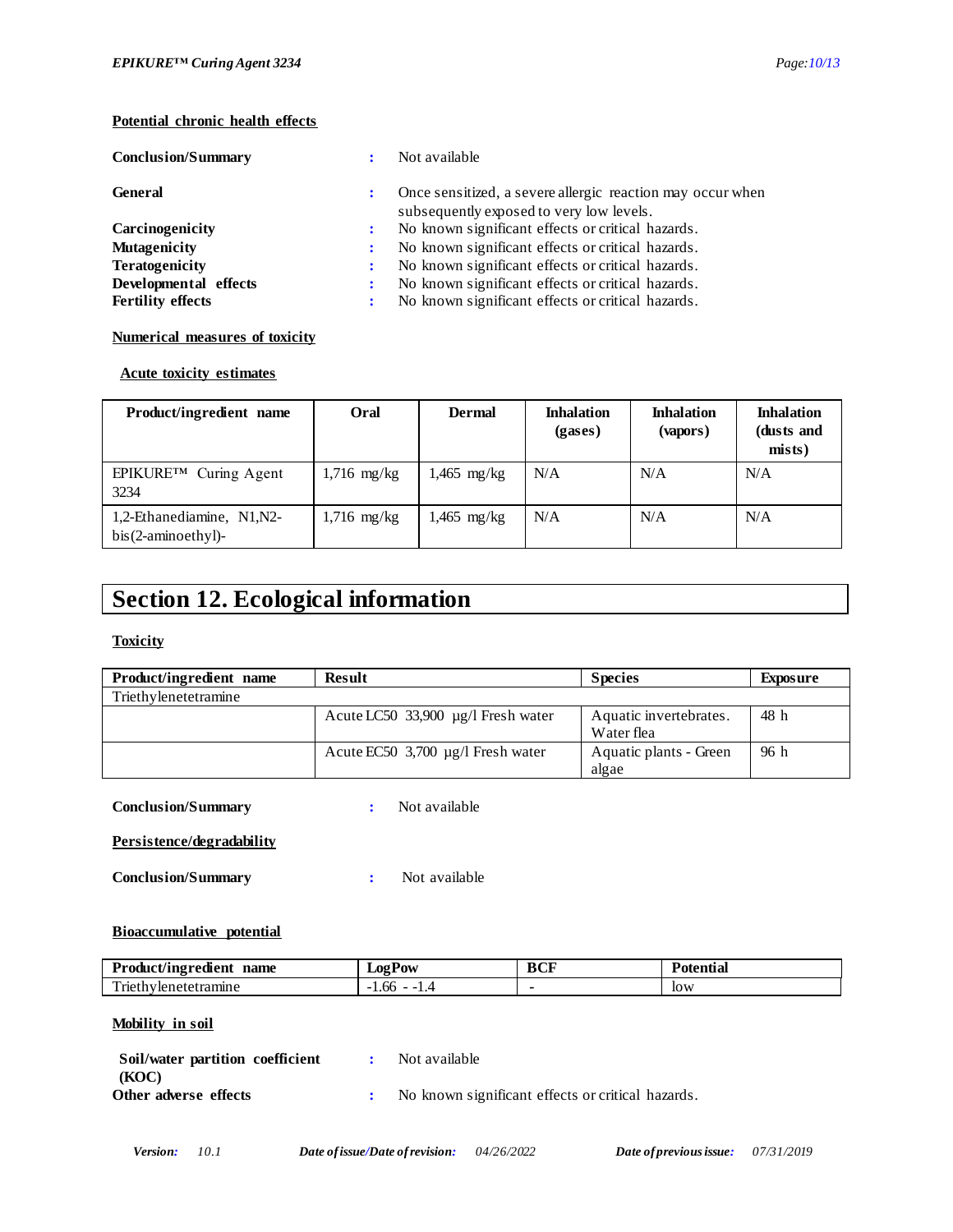# **Section 13. Disposal considerations**

| Disposal methods | ÷ | The generation of waste should be avoided or minimized wherever<br>possible. Disposal of this product, solutions and any by-products<br>should at all times comply with the requirements of environmental<br>protection and waste disposal legislation and any regional local<br>authority requirements. Dispose of surplus and non-recyclable<br>products via a licensed waste disposal contractor. Waste should not be<br>disposed of untreated to the sewer unless fully compliant with the<br>requirements of all authorities with jurisdiction. Wastepackaging<br>should be recycled. Incineration or landfill should only be considered<br>when recycling is not feasible. This material and its container must be<br>disposed of in a safe way. Care should be taken when handling<br>emptied containers that have not been cleaned or rinsed out. Empty<br>containers or liners may retain some product residues. Avoid dispersal |
|------------------|---|-------------------------------------------------------------------------------------------------------------------------------------------------------------------------------------------------------------------------------------------------------------------------------------------------------------------------------------------------------------------------------------------------------------------------------------------------------------------------------------------------------------------------------------------------------------------------------------------------------------------------------------------------------------------------------------------------------------------------------------------------------------------------------------------------------------------------------------------------------------------------------------------------------------------------------------------|
|                  |   | of spilled material and runoff and contact with soil, waterways, drains<br>and sewers.                                                                                                                                                                                                                                                                                                                                                                                                                                                                                                                                                                                                                                                                                                                                                                                                                                                    |

### **Section 14. Transport information**

The data provided in this section is for information only and may not be specific to your package size or mode of transport. You will need to apply the appropriate regulations to properly classify your shipment for transportation.

| International transport regulations |        |                             |                                                                                                                             |                                                                      |
|-------------------------------------|--------|-----------------------------|-----------------------------------------------------------------------------------------------------------------------------|----------------------------------------------------------------------|
| <b>Regulatory</b>                   | UN/NA  | Proper shipping name        | $Classes/*PG$                                                                                                               | Reportable                                                           |
| information                         | number |                             |                                                                                                                             | <b>Quantity (RQ)</b>                                                 |
| <b>CFR</b>                          | 2259   | <b>TRIETHYLENETETRAMINE</b> | Class $8$ II                                                                                                                |                                                                      |
| <b>TDG</b>                          | 2259   | <b>TRIETHYLENETETRAMINE</b> | $Class 8$ II                                                                                                                |                                                                      |
| <b>IMO/IMDG</b>                     | 2259   | TRIETHYLENETETRAMINE        | Class $8$ II                                                                                                                |                                                                      |
| IATA (Cargo)                        | 2259   | TRIETHYLENETETRAMINE        | Class $8$ II                                                                                                                |                                                                      |
| *PG : Packing group                 |        |                             |                                                                                                                             |                                                                      |
| Special precautions for user        |        | ÷<br>or spillage.           | Transport within user's premises: always transport in closed<br>containers that are upright and secure. Ensure that persons | transporting the product know what to do in the event of an accident |

# **Section 15. Regulatory information**

#### **United States**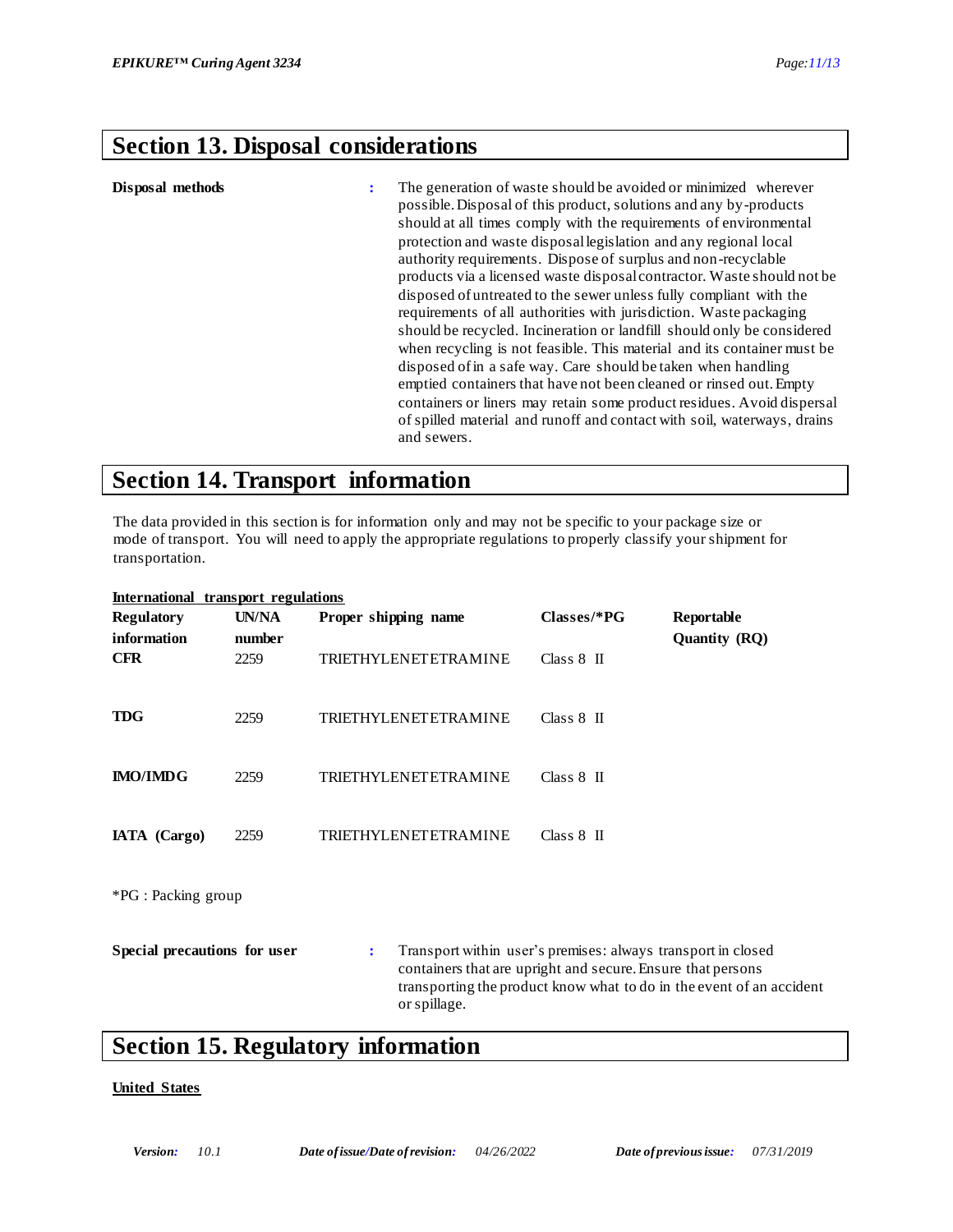| U.S. Federal regulations | United States - TSCA 12(b) - Chemical export notification: None<br>required. |
|--------------------------|------------------------------------------------------------------------------|
|                          | United States - TSCA $5a2$ - Final significant new use rules: Not listed     |
|                          | United States - TSCA $5a2$ - Proposed significant new use rules: Not         |
|                          | listed                                                                       |
|                          | United States - TSCA 5(e) - Substances consent order: Not listed             |
|                          | <b>SARA 311/312 Classification - ACUTE TOXICITY, oral, Category 4</b>        |
|                          | <b>SARA 311/312 Classification - ACUTE TOXICITY, dermal, Category 4</b>      |
|                          | <b>SARA 311/312 Classification - SKIN CORROSION, Category 1B</b>             |
|                          | <b>SARA 311/312 Classification - SERIOUS EYE DAMAGE, Category 1</b>          |
|                          | <b>SARA 311/312 Classification - SKIN SENSITISATION, Category 1</b>          |
|                          | <b>SARA 311/312 Classification - Not applicable</b>                          |

#### **California Prop. 65:**

This product does not require a Safe Harbor warning under California Prop. 65.

United States inventory (TSCA : All components are active or exempted. **8b)**

#### **International regulations**

**International lists : Australia inventory (AICS):** All components are listed or exempted. **Canada inventory:** All components are listed or exempted. **Japan inventory:** All components are listed or exempted. **China inventory (IECSC):** All components are listed or exempted. **Korea inventory (KECI):** All components are listed or exempted. **New Zealand Inventory (NZIoC):** All components are listed or exempted. **Philippines inventory (PICCS):** All components are listed or exempted. **United States inventory (TSCA 8b):** All components are active or exempted. **Taiwan inventory (TCSI):** All components are listed or exempted.

### **Section 16. Other information**

#### **Hazardous Material Information System III (U.S.A.) :**

| Health<br>$\overline{\phantom{a}}$ | ∗ |  |
|------------------------------------|---|--|
| <b>Flammability</b>                |   |  |
| <b>Physical hazards</b>            |   |  |
|                                    |   |  |

**Caution: HMIS® ratings are based on a 0-4 rating scale, with 0 representing minimal hazards or risks, and 4 representing significant hazards or risks Although HMIS ® ratings are not required on MSDSs under 29 CFR 1910.1200, the preparer may choose to provide them. HMIS ® ratings are to be used with a fully implemented HMIS® program. HMIS® is a registered mark of the National Paint & Coatings Association (NPCA). HMIS ® materials may be purchased exclusively from J. J. Keller (800) 327-6868.**

**The customer is responsible for determining the PPE code for this material. For more information on HMIS ® Personal Protective Equipment (PPE) codes, consult the HMIS ® Implementation Manual.**

**Full text of abbreviated H statements :** Not applicable.

**History**